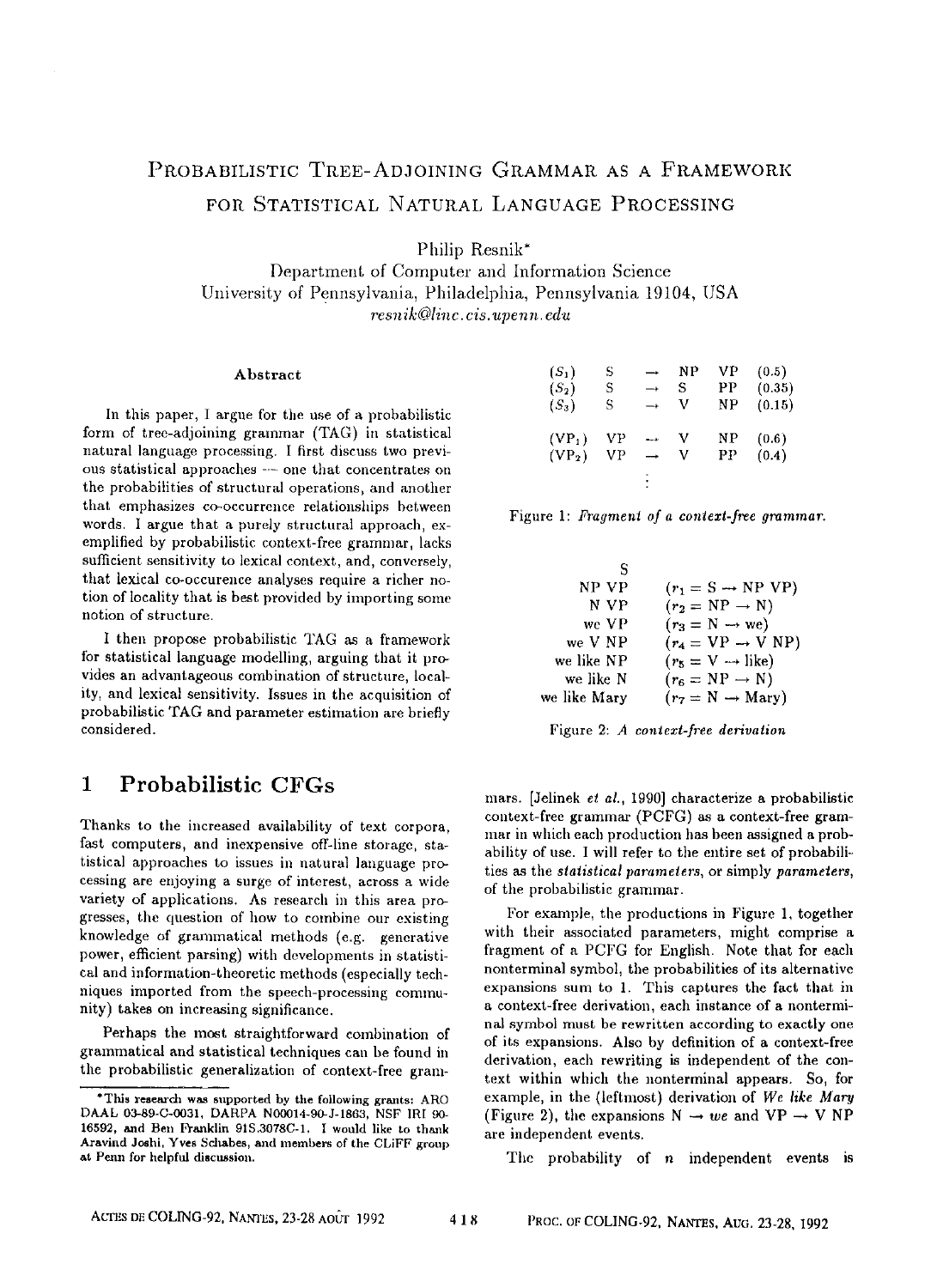merely the product of the probabilities of each individual event. Therefore the probability of a context-free derivation with rewritings  $r_1, r_2, \ldots, r_n$  is  $Pr(r_1)Pr(r_2) \cdots Pr(r_n)$ .

Jelinek et *al.* use this fact to develop a set of efficient algorithms (based on the CKY parsing algorithm) to compute the probability of a sentence given a grammar, to find the most probable parse of a given sentence, to compute the probability of an initial substring leading to a sentence generated by the grammar, and, following [Baker, 1979], to estimate the statistical parameters for a given grammar using a large text corpus.

Now, the definition of the probability of a derivation that is used for PCFG depends crucially upon the context-freeness of the grammar; without it, the independence assumption that permits us to simply multiply probabilities is compromised. Yet experience tells us that rule expmmions are *not,* in general, context-free. Consider the following simple example. According to one frequency estimate of English usage [Francis and Kucera, 1982], *he* is more than three times as likely *as we* to appear as a subject pronoun. So if *we* is replaced with *he* in Figure 2, the new derivation (of *He hke Mary)* is accorded far higher probability according to the PCFG, even though *He like Mary* is not English. The problem extends beyond such obvious cases of agreenmnt: since *crushing* happens to be more likely than *mashing,* the probability of deriving *lie's crushing potatoes* is greater than the probability corresponding derivation for *He's mashing potatoes,* although we expect the latter to be more likely.

In short, lexical context matters. Although probabilistic context-free grammar captures the fact that not all nonterminal rewritings are equally likely, its insensitivity to lexical context makes it less than adequate as a statistical model of natural language,<sup>1</sup> and weakens Jelinek *et al.*'s contention that "in an ambiguous but appropriately chosen probabilistic CFG (PCFG), correct parses are high probability parses" (p. 2). In practical terms, it also suggests that techniques for incorporatiug lexical context-sensitivity will potentially improve PCFG performance.

## **2 Co-occurrence Statistics**

A second common approach to the corpus-based investigation of natural language considers instances of words occurring adjacent to each other in the text, or, more generally, words occurring together within a window of fixed size. For example, [Church and Hanks, 1989] use an information-theoretic measure, mutual information, to calculate the degree of association of word pairs based upon their co-occurrence throughout a large corpus. The mutual information between two events is defined as

$$
I(x; y) = \log \frac{\Pr(x, y)}{\Pr(x)\Pr(y)}
$$

where, for the purposes of corpus analysis,  $Pr(x)$  and  $Pr(y)$  are the respective probabilities of words x and y appearing within the corpus, and  $Pr(x, y)$  is the probability of word  $x$  being followed by word  $y$  within a window of w words. Intuitively, mutual information relates the actual probability of seeing  $x$  and  $y$  together (numerator) to the probability of seeing them together under the assumption that they were independent events (denominator).

As defined here, tbe calculation of mutual information takes into account only information about cooccurrence within surface strings. A difficulty with such an approach, however, is that co-occurrences of interest may not be sufficiently local. Although sentence (1)a can witness the co-oceurence of *students* and *spend* within a small window (say,  $w = 2$  or 3), sentence (1)b cannot.

- (1)a. Students spend a lot of money.
	- b. Students who attend conferances spend a lot of money.

Simply increasing the window size will not suffice, for two reasons. First, there is no bound on the length of relative clauses such as the one in (1)b, hence no fixed value of w that will solve the problem. Second, the choice of window size depends on the application Church and Hanks write that "smaller window sizes will identify fixed expressions (idioms) and other relations that hold over short ranges; larger window sizes will highlight semantic concepts and other relationships that hold over larger scales" (p. 77). Extending the window size in order to capture co-occurrences such as the one found in (1)b may therefore undermine other goals of the analysis.

[Brown *et ul.,* 1991] encounter a similar problem. Their application is statistics-driven machine translation, where the statistics are calculated on the basis of trigranm (observed triples) of words within the source and target corpora. As in (1), sentences (2)a and (3)a illustrate a difficulty encountered when limiting window size. Light verb constructions are an example of a situation in which the correct translation of the verb depends on the identity of its object. The correct word sense of *prendre*, "to make," is chosen in (2)a, since the dependency signalling that word sense -- between *prendre* and its object, *décision* -- falls within a trigram window and thus within the bounds of their language model.

#### (2)a. *prendre la decision*

 $1$ Independent of the statistical issue, of course, it is also generally accepted that CFGs are gcneratively too weak to model natural language in its full generality [Shieber, 1985].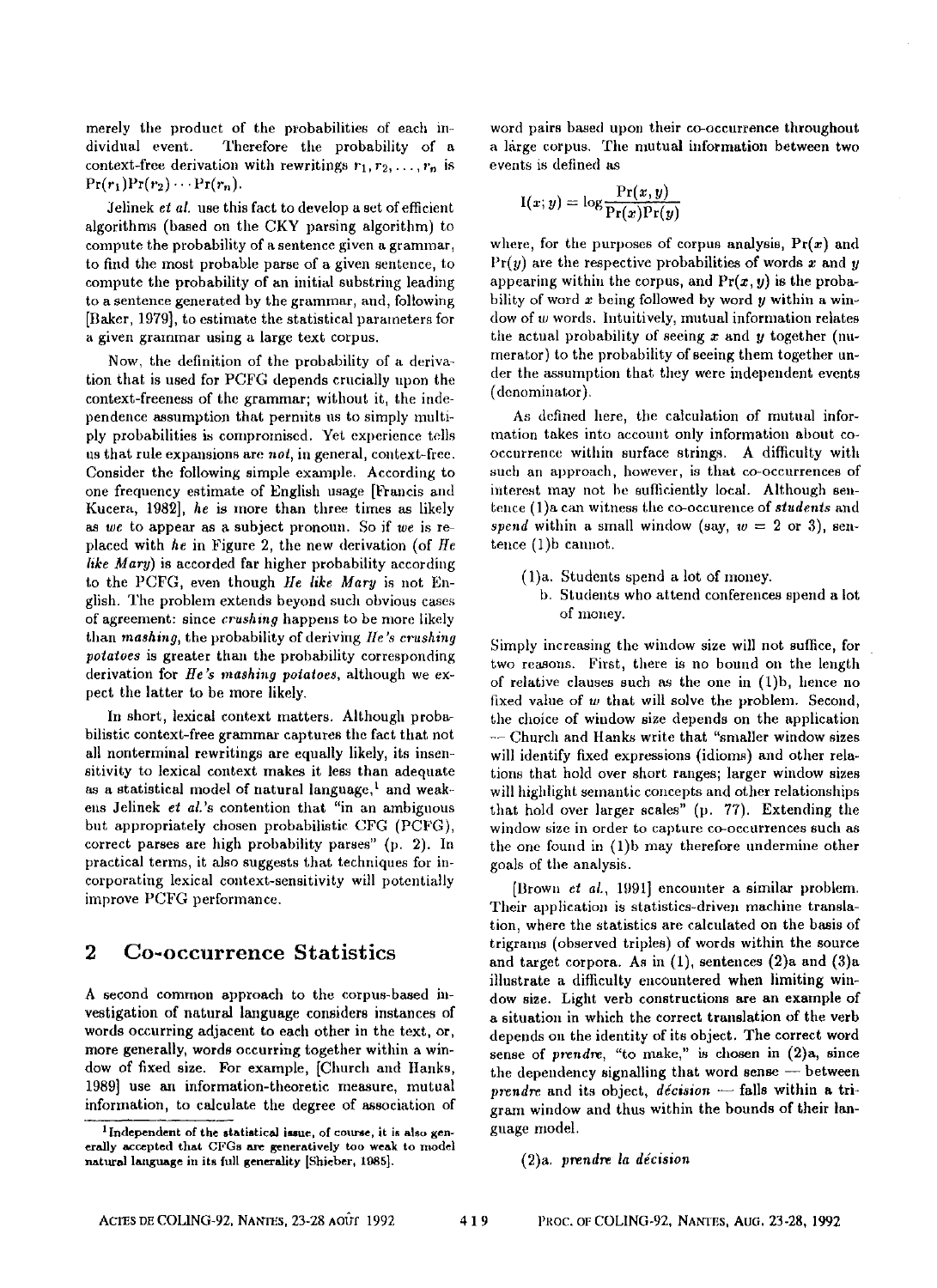b. make the decision

(3)a. *prendre une di]fficile dgcision* 

b. \*take a difficult decision

In (3)a, however, the dependency is not sufficiently local: the model has no access to lexical relationships spanning a distance of more than three words. Without additional information about the verb's object, the system relies on the fact that the sense of *prendre* as "to take" occurs with greater frequency, and the incorrect translation results.

Brown et *al.* propose to solve the problem by seeking clues to a word's sense within a larger context. Each possible clue, or *informant*, is a site relative to the word. For *prendre,* the informant of interest is "the first noun to the right"; other potential informants include "the first verb to the right," and so on. A set of such potential informants is defined in advance, and statistical techniques are used to identify, for each word, which potential informant contributes most to determining the sense of the word to use.

It seems clear that in most cases, Brown et *al.'s*  informants represent approximations to structural relationships such as subject and object. Examples (1) through (3) suggest that attention to structure would have advantages for the analysis of lexical relationships. By using co-occurrence within a structure rather than co-occurrence within a window, it is possible to capture lexical relationships without regard to irrelevant intervening material. One way to express this notion is by saying that structural relationships permit us to use a notion of *locality* that is more general than simple distance in the surface string. So, for example, (1) demonstrates that the relationship between a verb and its subject is not affected by a subject relative clanse of any length.

# **<sup>3</sup>**Hybrid Approaches

In the previous sections I have observed that probabillstic CFGs, though capable of capturing the relative likelihoods of context-free derivations, require greater sensitivity to lexical context in order to model natural languages. Conversely, lexical co-occurrence analyses seem to require a richer notion of locality, something that structural relationships such as subject and object can provide. In this section I briefly discuss two proposals that could be considered "hybrid" approaches, making use of both grammatical structure and lexical co-occurrence,

The first of these, [Hindle, 1990], continues in the direction suggested at the end of the previous section: rather than using "informants" to approximate structural relationships, lexical eo-oecnrrenee is calculated over structures. Hindle uses co-occurrence statistics,

collected over parse trees, in order to classify nouns on the basis of the verb contexts in which they appear. First, a robust parser is used to obtain a parse tree (possibly partial) for each sentence. For example, the following table contains some of the information Hindle's parser retrieved from the parse of the sentence "The clothes we wear, the food we eat, the air we breathe, the watcr we drink, the land that sustains us, and many of the prodncts we use are the result of agricultural research."

| verb    | subject | object |
|---------|---------|--------|
| eat     | we.     | food   |
| breathe | we      | air    |
| drink   | we      | water  |
| sustain | land    | 118    |

Next, Hindle calculates a similarity measure based on the mutual information of verbs and their arguments: nouns that tend to appear as subjects and objects of the same verbs are judged more similar. According to the criterion that that two nouns be reciprocally most similar to each other, Hindle's analysis derives such plausible pairs of similar nonns as *ruling*  and *decision, battle* and *fight, researcher* and *scientist.* 

A proposal in [Magerman and Marcus, 1991] relates to probabilistie parsing. As in PCFG, Magerman and Marcus associate probabilities with the rules of a context-free grammar, but these probabilities are *conditioned on* the contexts within which a rule is observed to be used. It is in the formulation of "context" that lexical co-occurrence plays a role, albeit an indirect one.

Magerman and Marcus's Pearl parser is essentially a bottom-up chart parser with Earley-style top-down prediction. When a context-free rule  $A \rightarrow \alpha_1 \dots \alpha_k$ is proposed as an entry in the chart spanning input symbols  $a_i$  through  $a_i$ , it is assigned a "score" based on

- 1. the rule that generated this instance of nonterminal symbol A, and
- 2. the part-of-speech trigram centered at  $a_i$ .

For example, given the input *My first love was named Pearl,* a proposed chart entry  $VP \rightarrow V NP$  starting its span at *love* (i.e., a theory trying to interpret *love* as a verb) would be scored on the basis of the rule that generated the VP (in this ease, probably  $S \rightarrow NP VP$ ) together with the part-of-speech trigram "adjective verb verb." This score would be lower than that of a different chart entry interpreting *love as a*  noun, since the latter would be scored using the more likely part of speech trigram "adjective noun verb". So, although the context-free probability favors the interpretation of *love as* the beginning of a verb phrase,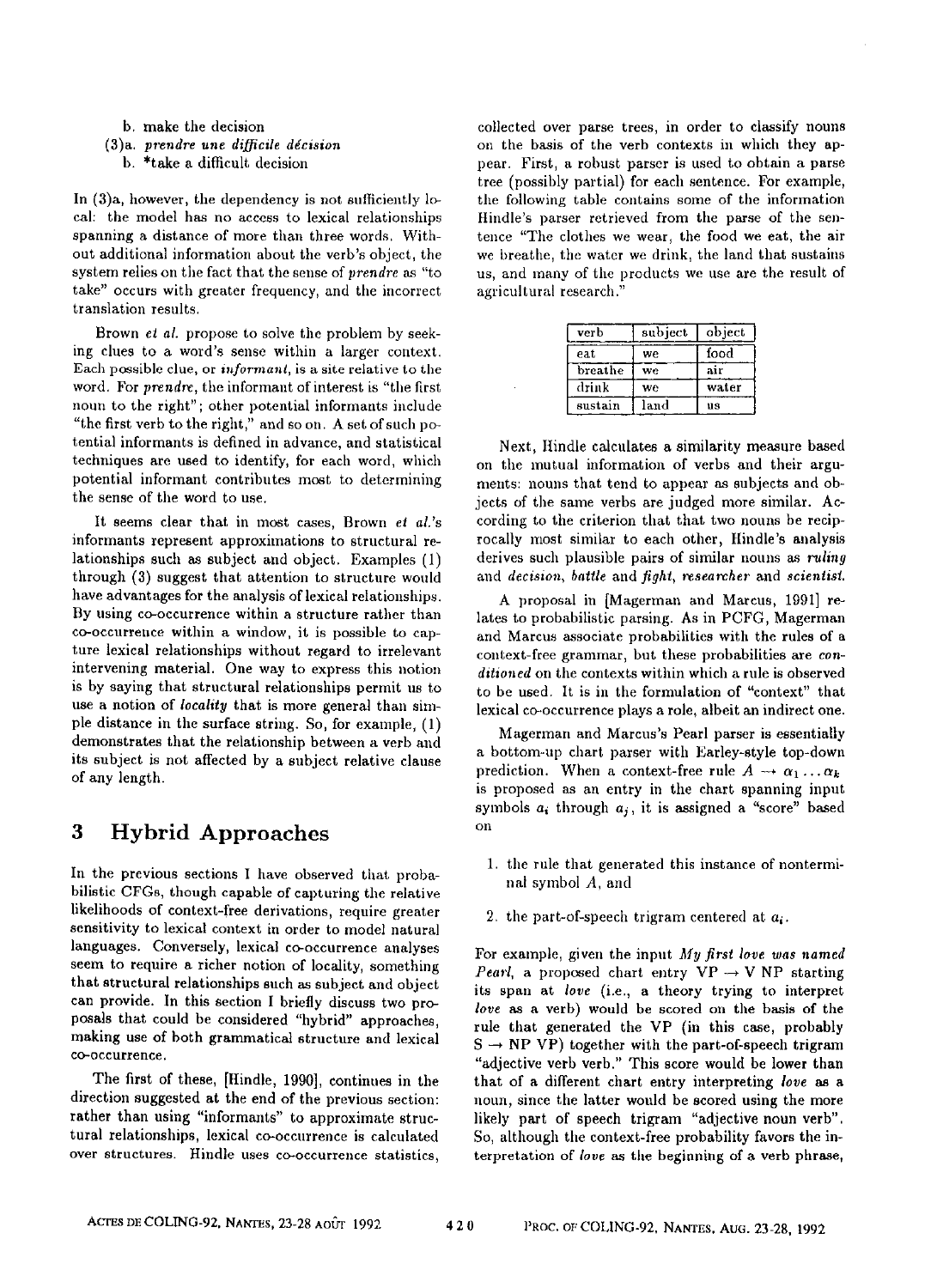information about the lexical context of the word rescues the correct interpretation, in which it is categorized as a noun.

Although Pearl does not take into account the relationships between particular words, it does represent a promising combiuation of CFG-based probahilistic parsing and corpus statistics calculated on the basis of simple (trigram) co-occurrences.

A difficulty with the hybrid approaches, however, is that they leave unclear exactly what the statistical model of the language *is*. In probabilistic context-free grammar and in surface-string analysis of lexical cooccurrence, there is a precise deIinition of the *event*   $space$   $-$  what events go into making up a sentence. (As discussed earlier, the events in a PCFG derivation are the rule expansions; the events in a window-based analysis of surface strings can be viewed as transitions in a finite Markov chain modelling the language.) The absence of such a characterization in the hybrid approaches makes it more difficult to identify what assumptions are being made, and gives such work a decidedly empirical flavor.

## **4 Probabilistic TAG**

## 4.1 Lexicalized TAG

The previous sections have demonstrated a need for a well-defned statistical framework in which both syntactic structure and lexical co-occurrences are incorporated. In this section, I argue that a probabilistic form of lexicalized tree-adjoining grammar provides just such a seamless combination. I begin with a brief description of lcxicalized tree-adjoining grammar, and then present its probabilistic generalization and the advantages of the resulting formalism.

Tree-adjoining grammar [Joshi et al., 1975], or TAG, is a generalization of context-free grammar that has been proposed as a useful formalism for the study of natural languages. A tree-adjoining grammar eompriscs two sets of elementary structures: initial trees and auxiliary trees. (See Figure 3, in which initial and auxiliary trees are labelled using  $\alpha$  and  $\beta$ , respectively.) An auxiliary tree, by definition, has a uonterminal node on its frontier  $\cdot$  – the *foot* node  $-$  that matches the nonterminal symbol at its root.

These elementary structures can be combined using two operations, *substitution* and *adjunction.* The substitution operation corresponds to the rewriting of a symbol in a context-free derivation: a nonterminal node at the frontier of a tree is replaced with au initial tree having the same nonterminal symbol at its rout. So, for example, one could expand either NP in  $\alpha_1$  by rewriting it as tree  $\alpha_2$ .



Figure 3: *Examples of TAG elementary frees* 



Figure 4: *Adjunction of auxiliary tree*  $\beta$  *into tree*  $\alpha$  *at*  $node \eta$ , resulting in derived structure  $\gamma$ .

The adjunction operation is a generalization of substitution that permits internal as well as frontier nodes to be expanded. One adjoins an auxiliary tree  $\beta$  into a tree  $\alpha$  at node  $\eta$  by "splitting"  $\alpha$  horizontally at  $\eta$ and then inserting  $\beta$ . In the resulting structure,  $\gamma$ ,  $\beta$ 's root node appears in  $\eta$ 's original position, and its foot node dominates all the material that  $\eta$  dominated previously (see Figure 4). For example, Figure 5 shows  $\gamma_1$ , the result of adjoining auxiliary tree  $\beta_1$  at the N node of  $\alpha$ <sup>2</sup>.

For context-free grammar, each derived structure is itself a record of the operations that produced it: one can simply read from a parse tree the context-free rules that were used in the parse. In contrast, a derived structure in a tree-adjoining grammar is distinct from its derivation history. The final parse tree encodes the *slruclure of* the sentence according to the grammar, but the *events* that constitute the derivation history that is, the subsitutions and adjunctions that took place  $-\cdot$  are not directly encoded. The significance of this distinction will become apparent shortly.

A *lexicalized* tree-adjoining grammar is a TAG in which each elementary structure (initial or auxiliary tree) has a lexieal item on its frontier, known as its *anchor* [Schabes, 1990]. Another natural way to say this is that each lexical item has associated with it



Figure 5: *Result of adjoining*  $\beta_1$  into  $\alpha_2$ .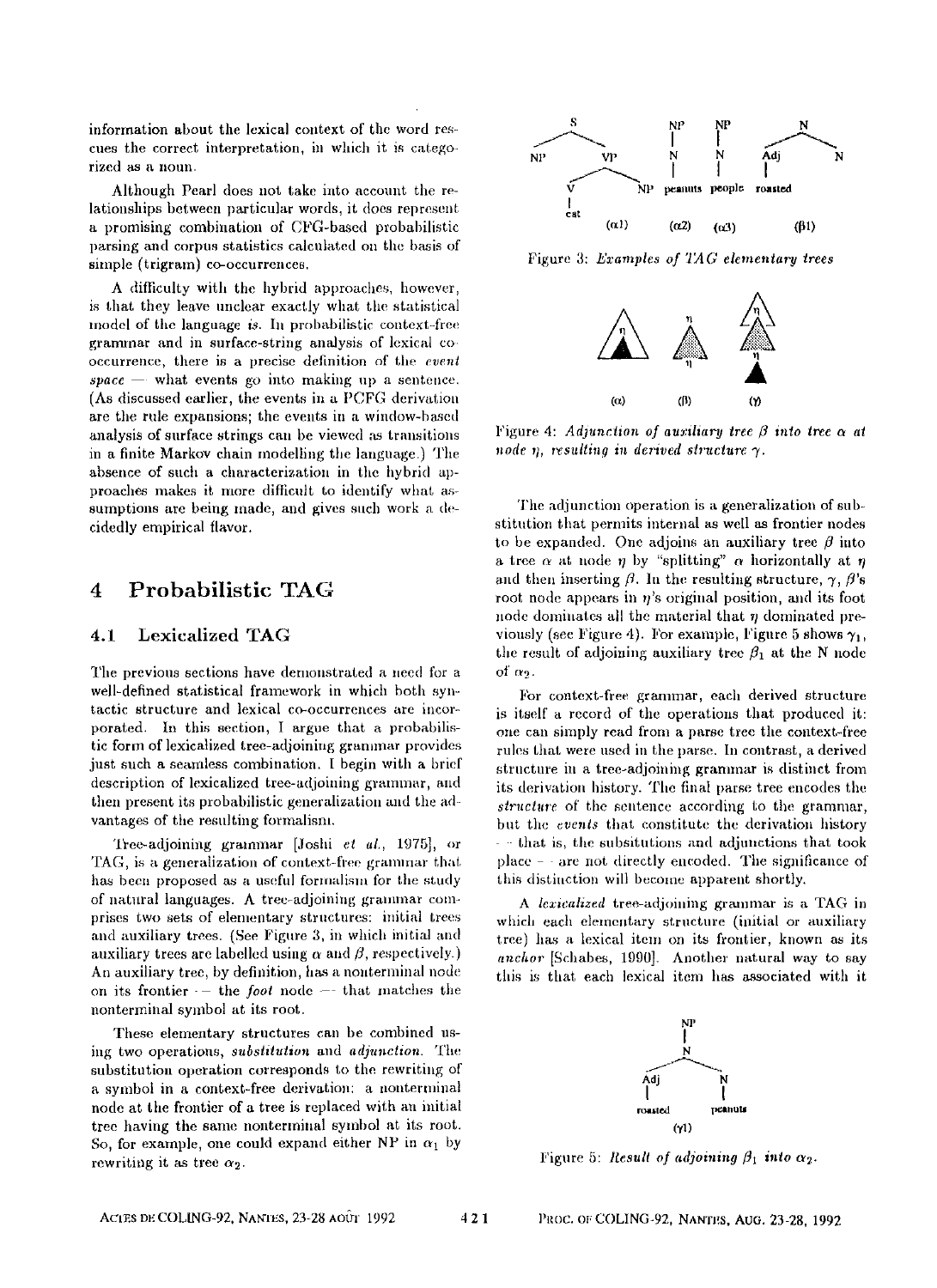a set of structures that, taken together, characterize the contexts within which that item can appear.<sup>2</sup> For example, tree  $\alpha_1$  in Figure 3 represents one possible structural context for *eat;* another would be an initial tree in which *eat* appears as an intransitive verb, and yet another would be a tree containing *eat* within a passive construction.

### **4.2 Features of** Probabilistic TAG

Three features of lexicalized TAG make it particularly appropriate as a probabilistic framework for natural language processing. First, since every tree is associated with a lexical anchor, words and their associated structures are tightly linked. Thus, unlike probabilistic context-free grammar, the probabilities associated with structural operations are sensitive to lexical context. In particular, the probability of an adjunetion step such as the one that produced  $\gamma_1$ , above, is sensitive to the lexical anchors of the trees. One would expect a similar adjunction of  $\beta_1$  into  $\alpha_3$  (resulting in the string *roasted people)* to have extremely low probability, reflecting the low degree of association between the lexical items involved. Similarly, tree  $\alpha_3$  is far more likely than  $\alpha_2$  to be substituted as the subject NP in tree  $\alpha_1$ , since *people* is more likely than *peanuts* to appear as the subject of *eat.* 

Notice that this attention to lexical context is not acquired at the expense of the independence assumption for probabilities. Just as expansion of a nonterminal node in a CFG derivation takes place without regard to that node's history, substitution or adjunction to a node during a TAG derivation takes place without regard to that node's history.<sup>3</sup> Thus it will be straightforward to express the probability of a probabilistic TAG derivation as a product of probabilities, just as was the case for PCFG, yielding a well-defined statistical model.

Second, since TAG factors local dependencies from recursion, the problem of intervening material in window-based lexical co-occurrence analyses does not arise. Notice that in tree  $\alpha_1$ , the verb, its subject, and its object all appear together within a single elementary structure. The introduction of recursive substructure **--** relative clauses, adverbs, strings of adjectival mod $if  $f$  is done entirely by means of the adiunction$ operation, as illustrated by figures 4 and 5. This fact provides a principled treatment of examples such as (4): the probability of substituting  $\alpha_2$  as the object NP of  $\alpha_1$  (capturing an association between *eat* and *peanuts*)

is independent of any other operations that might take place, such as the introduction (via adjunction) of an adjectival modifier. Similarly, the probability of substituting  $\alpha_3$  as the subject NP of  $\alpha_1$  is not affected by the subsequent adjunction of a relative clause (cf. exampie (1)). Thus, in contrast to a co-occnrrence analysis based on strings, the analysis of (4) within probabilistic TAG finds precisely the same relationship between the verb and its arguments in (4)b and (4)c as it does in (4)a.

- (4)a. People eat peanuts.
	- b. People eat roasted peanuts.
	- c. People who are visiting the zoo eat roasted peanuts.

Third, the notion of lexical anchor in lexicalized TAG has been generalized to account for multi-word lexicat entries [Abeill6 and Schabes, 1989]. Thus the formalism appears to satisfy the criteria of [Smadja and McKeown, 1990], who write of the need for "a flexible lexicon capable of using single word entries, multiple word entries as well as phrasal templates and a mechanism that would be able to gracefully merge and combine them with other types of constraints" (p. 256). Among "other types of constraints" are linguistic criteria, and here, too, TAG offers the potential for capturing the details of linguistic and statistical facts in a uniform way [Kroch and Joshi, 1985].

### **4.3 Formalization of Probabilistic** TAG

There are a number of ways to express lexicalized tree-adjoining grammar as a probabilistic grammar formalism. 4 Here I propose what appears to me to be the most direct probabilistic generalization of lexiealized TAG; a different treatment can be found in [Schabes, 1992].

Definitions:

Let  $I$  denote the set of initial trees in the grammar, and A the set of auxiliary trees.

Each tree in a lexlcalized TAG has a (possibly empty) subset of its frontier nodes marked as nodes at which substitution may take place. Given a tree  $\alpha$ , let that subset be denoted by  $s(\alpha)$ .

Adjunction may take place at any node  $\eta$  in  $\alpha$ labelled by a nonterminal symbol, so long as  $\eta \notin$  $s(\alpha)$ . Denote this set of possible adjunction nodes  $a(\alpha)$ <sup>5</sup>

<sup>&</sup>lt;sup>2</sup>Lexicalized TAG is only one of many such grammar for**malisms, of course.** 

 $3$ Schabes (personal communication) captures the generalization quite nicely in observing that for both CFG derivation trees and TAG derivation histories, the path sets (set of possible paths from **root to** frontier) are regular.

<sup>4</sup> The idea of defining probabilities over derivations involving combinations of elementary structures was introduced as early [Joshi, 1973].

<sup>&</sup>lt;sup>5</sup> Note that substitution nodes and adjunction nodes are not distinguished in Figure 3.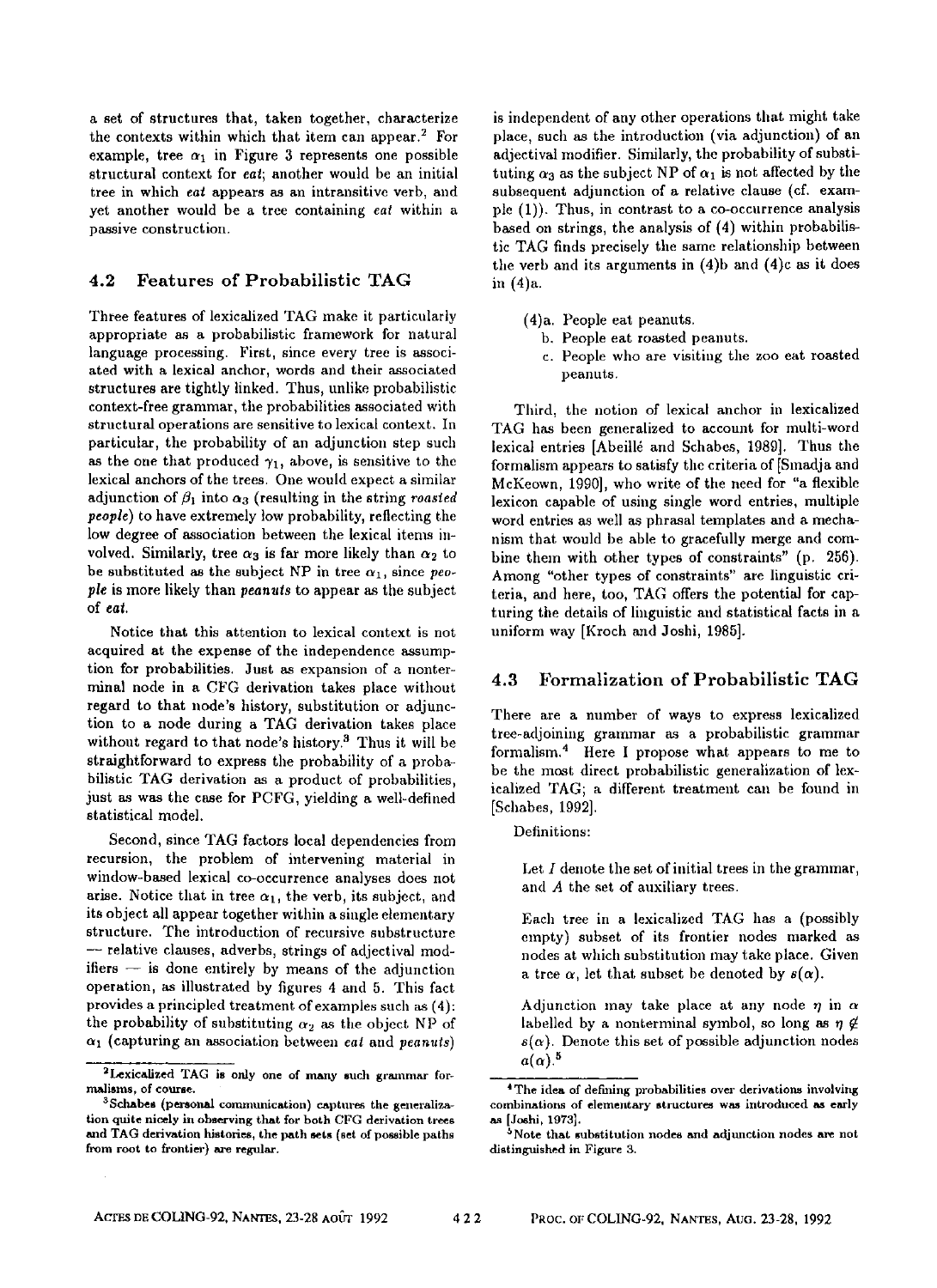Let  $S(\alpha, \alpha', \eta)$  denote the event of substituting tree  $\alpha'$  into tree  $\alpha$  at node n.

Let  $A(\alpha,\beta,\eta)$  denote the event of adjoining auxiliary tree  $\beta$  into tree  $\alpha$  at node  $\eta$ , and let  $A(\alpha, none, \eta)$  denote the event in which no adjunction is performed at that node.

Let  $\Omega =$  the set of all substitution and adjunction events.

*A probabilis~ic tree-adjoining grammar* is a 5-tuple,  $(I, A, P_I, P_S, P_A)$ , where I and A are defined as above,  $P_I$  is a function from I to the real interval [0,1], and  $P<sub>S</sub>$  and  $P<sub>A</sub>$  are functions from  $\Omega$  to [0,1], such that:

1. 
$$
\sum_{\alpha \in I} P_I(\alpha) = 1
$$

2. 
$$
\forall_{\alpha \in I \cup A} \forall_{\eta \in \mathfrak{s}(\alpha)} \sum_{\alpha' \in I} P_S(S(\alpha, \alpha', \eta)) = 1
$$

3. 
$$
\mathsf{V}_{\alpha \in I \cup A} \, \mathsf{V}_{\eta \in a(\alpha)} \sum_{\beta \in A \cup \{\text{non}\}\n} P_A(A(\alpha, \beta, \eta)) = 1
$$

 $P_{I}(\alpha)$  is interpreted as the probability that a derivation begins with initial tree  $\alpha$ .  $P_S(S(\alpha, \alpha', \eta))$  denotes the probability of substituting  $\alpha'$  at node  $\eta$  of tree  $\alpha$ , and  $P_{\mathcal{A}}(A(\alpha,\beta,\eta))$  denotes the probability of adjoining  $\beta$ at node  $\eta$  of tree  $\alpha$  (where  $P_A(A(\alpha, none,\eta))$  denotes the probability that no adjunetion takes place at node  $\eta$  of  $\alpha$ ).

A TAG derivation is described by the initial tree with which it starts, together with the sequence of substitutions and adjunction operations that then take place. Denoting each operation as  $op(\alpha_1,\alpha_2,\eta),op \in$  $\{S, A\}$ , and denoting the initial tree with which the derivation starts as  $\alpha_0$ , the *probability of a TAG derivation*  $\tau = \langle \alpha_0, op_1(\cdots), \ldots, op_n(\cdots) \rangle$  is

$$
Pr(\tau) = P_I(\alpha_0) \prod_{1 \leq i \leq n} P_{op_i}(op_i(\cdots))
$$

This definition is directly analogous to the probability of a context-free derivation  $\tau = \langle r_1, \ldots, r_n \rangle$ ,

$$
\Pr(\tau) = P_I(S) \prod_{1 \leq i \leq n} P(r_i),
$$

though in a CFG every derivation starts with  $S$  and so  $P_I(S) = 1.$ 

Does probabilistic TAG, thus formalized, behave as desired? Returning to example (4), consider the following derivation history for the sentence *People eat roasted peanuts:* 

 $\langle \alpha_1,$  $S(\alpha_1, \alpha_3, \text{NP}_{subi}),$  $S(\alpha_1, \alpha_2, \text{NP}_{obj})$  $A(\alpha_2,\beta_1, N)$ 

Notice first that, given intuitively reasonable estimates for the probabilities of substitution and adjunetion, the probability of this derivation would indeed be far greater than for the corresponding derivation of *Peanuts eat roasted people.* Thus, in contrast to PCFG, probabitistic TAG's sensitivity to lexieal context does provide a more accurate language model. In addition, were this derivation to be used as an observation for the purpose of *estimating* probabilities, the estimate of  $P_S(S(\alpha_1, \alpha_3, \text{NP}_{subj}))$  would be unaffected by the event  $A(\alpha_2, \beta_1, N)$ . That is, the model would in fact capture a relationship between the verb eat and its object *peanuts,* mediated by the trees that they anchor, regardless of intervening material in the surface string.

#### 4.4 Acquisition of Probabilistic **TAG**

Despite the attractive theoretical features of probabilistic TAG, many practical issues remain. Foremost among these is the acquisition of the statistical parameters. [Sehabes, 1992] has recently adapted the Inside-Outside algorithm, used for estinaating the parameters of a probabilistic CFG [Baker, 1979], to probabilistie TAG. The Inside-Outside algorithm is itself a generalization of tile Forward-Backward algorithm used to train hidden Markov models [Baum, 1972]. It optimizes by starting with a set of initial pareaneters (chosen randomly, or uniformly, or perhaps initially set on the basis of *a priori* knowledge), then iteratively collecting statistics over the training data (using the existing parameters) and then re-estimating the parameters on the basis of those statistics. Each re-estimation step guarantees improved or at worst equivalent parameters, according to a maximum-likelihood criterion.

The procedure immediately raises two questions, regardless of whether the probabilistic formalism under cousideration is finite-state, context-free, or treeadjoining. First, since the algorithm re-estimates parameters but does not determine the rules in the grammar, the structures underlying the statistics (ares, rules, trees) must bc determined in some other fashion. The starting point can be a hand-written grammar, which requires considerable effort and linguistic knowledge; altcrnatively, one can initially include all possible structures and let the statistics weed out useless rules by assigning them near-zero probability. A third possibility is to add an engine that hypothesizes rules on the basis of observed data, and then let the parameter estimation operate over these hypothesized structures. Which possibility is best depends upon the application and the breadth of linguistic coverage needed.

Second, any statistical approach to natural language must consider the size of the parameter set to be estimated. Additional parameters can enhance the theoretical accuracy of a statistical model (e.g., extending a trigram model to 4-grams) but may also lead to an